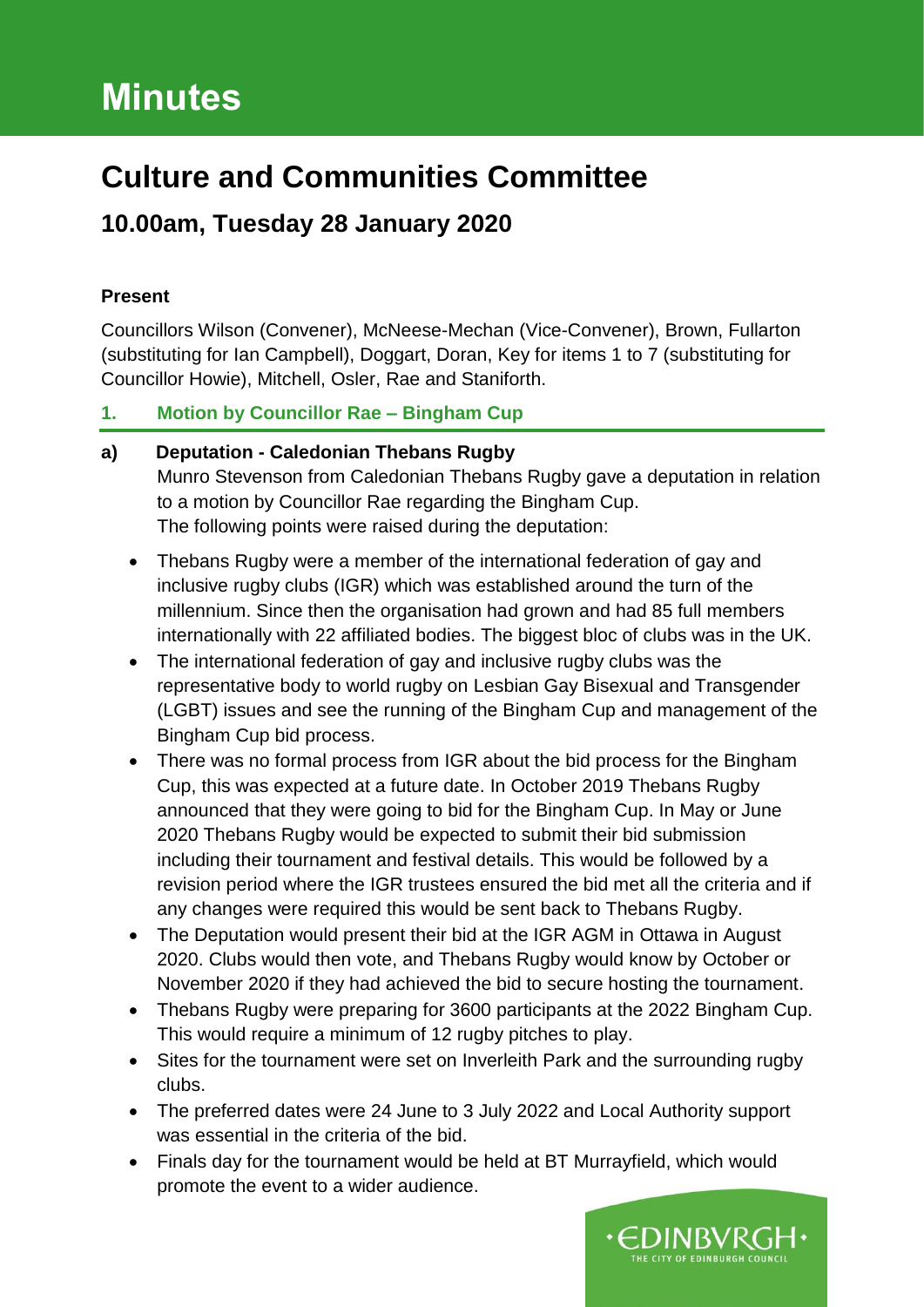## **b) Motion by Councillor Rae - Bingham Cup**

The following motion by Councillor Rae was submitted in terms of Standing Order 16:

"Committee

- 1) Note the launch on Friday 25 October of the Bingham Cup 2022 bid, facilitated by the Caledonian Thebans RFC, which aimed to bring the biggest world's LGBT-inclusive rugby tournament to Edinburgh in 2022.
- 2) Note the Bingham Cup enjoyed participation from over 100 city-based teams from across the world.
- 3) Recognise the immense and wide-ranging benefits that hosting this global inclusive sporting event would bring to our City.
- 4) Acknowledge the input that was required from stakeholders across the City to facilitate the success of the bid.
- 5) Request that the Council formed a Steering Group, inviting key stakeholders including Scottish Rugby and the Bingham Cup Bid Committee to participate, with the objective of bringing the Bingham Cup 2022 to Edinburgh."

- moved by Councillor Rae, seconded by Councillor Staniforth."

### **Decision**

To approve the motion by Councillor Rae.

### **2. The Quaich Outline Business Case**

#### **a) Deputation - Community Councils**

A deputation was heard from Carol Nimmo, Samuel Piacentini, Isabel Thom and Simon Holledge from New Town Community Council, Broughton Community Council, West End Community Council and Tollcross Community Council in relation to a report on the Quaich Outline Business Case.

The following points were raised during by the deputation:

- That a population of 43,000 residents were represented across the four community councils.
- That there was widespread concern about the increasing commercialisation of public spaces which was demonstrated in public meetings and online. 850 people had attended a recent meeting that was hosted by the Cockburn Association entitled "City for Sale".
- That the four community councils had submitted a joint statement along with the Cockburn Association which had broadly supported the goals of the Quaich project in terms of its commitment to green spaces and tranquillity, the improvement of the replacement of the Ross bandstand and improved access for all.
- That larger events or noise pollution from more events connected with the development that was proposed was unwelcome.
- That the developed of the welcome centre was questionable, as the overall quantum of development when considered in tandem with the Ross Bandstand was considered disproportionate in scale.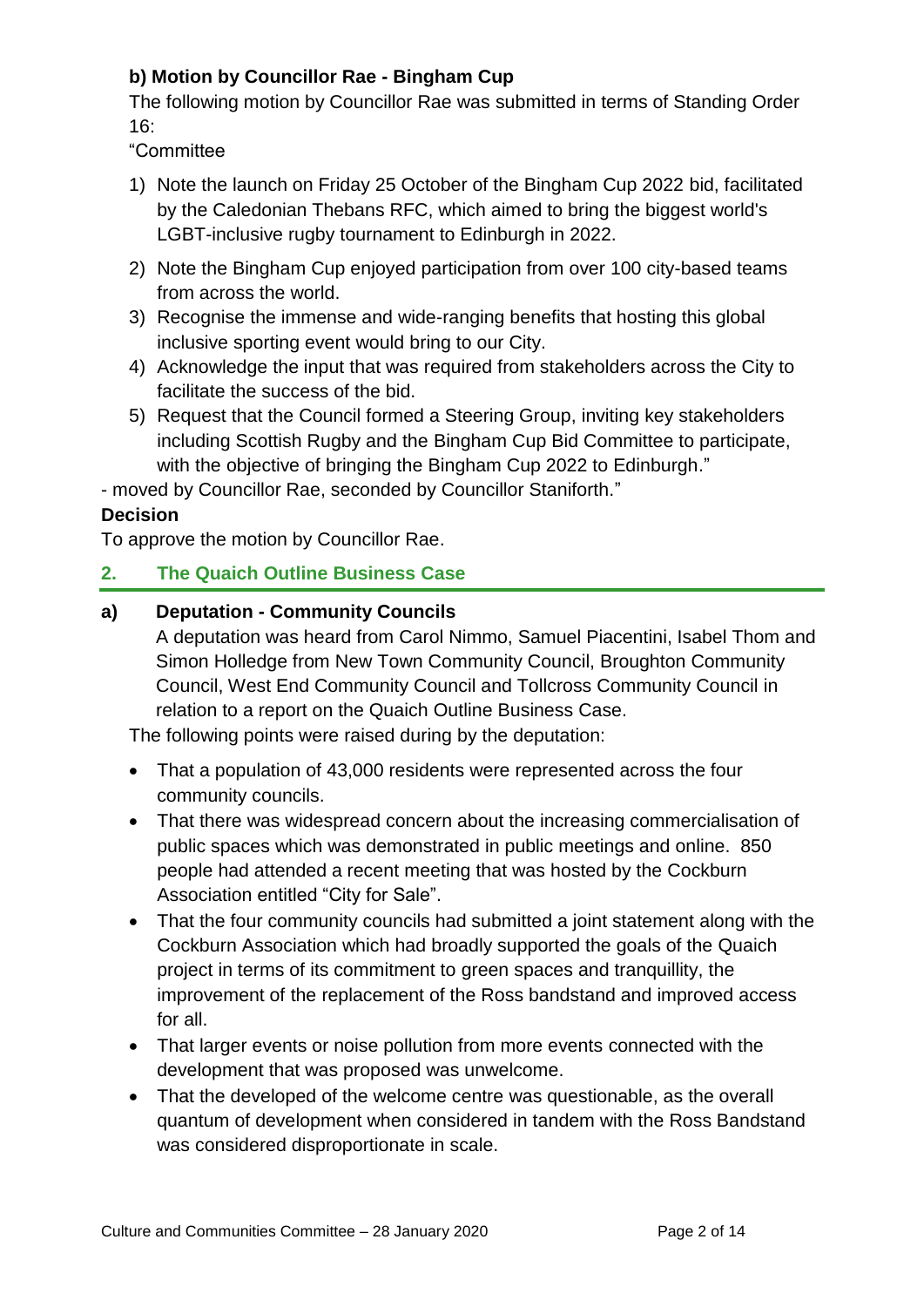- That the character and integrity of the Gardens as a result of the developments could comprise Princes Street Gardens as they would clutter and obscure the Gardens.
- That a modest and incremental approach to development in the gardens was favoured.
- That the Outline Business Case presented required more detail to indicate whether the scheme would generate enough income and that clarifying the benchmarks to which assessments that were presented in the Business Case was required.
- If the Business Case was approved, clarity was required on who would oversee the business plan in terms of a reporting structure.
- That is was not clear where overall accountability lay for the project between Cultural Venues or Parks and Greenspace division of the Council.
- To note that catering and concession fees would be a greater source of income that the events which were planned to take place in the garden.
- That there were concerns that if more major events took place, this would lead to a loss of garden and a worry that common good land would be for profit rather than for the citizens of Edinburgh.

## **b) Deputation - Cockburn Association**

A deputation was heard from Terry Levinthal in his capacity as Director of the Cockburn Association in relation to a report on the Quaich Business Case and the Public Spaces Management Plan (item 3 refers).

The following points were raised during deputation:

- That the outline business plan following completion of the Ross Development and the handing over of the asset back to the Council and the arrangements that would exist thereof, was what motivated the Cockburn Association to bring forward this deputation.
- That the Cockburn Association considered the lack of spending in the garden over the years as regrettable.
- That they were looking for the Council to offer a five, ten- and twenty-year plan for the management of the gardens as without it, the goal to make the project revenue neutral would not, in their opinion, be considered possible.
- That approving the Quaich outline business Case at this stage could prejudice the consultation that would follow for the consultation for the development of a single public spaces protocol, which the Cockburn Association welcomed and were looking forward to participating in.
- That the Outline Business Case did not contain a sufficiently developed risk assessment.
- That there was a risk that if the Business Case was not financially viable, there may be a reliance on more events to generate income to offset the financial losses which was not welcome.
- That consideration to accordance with ISO 2121 was missing from the Business Case.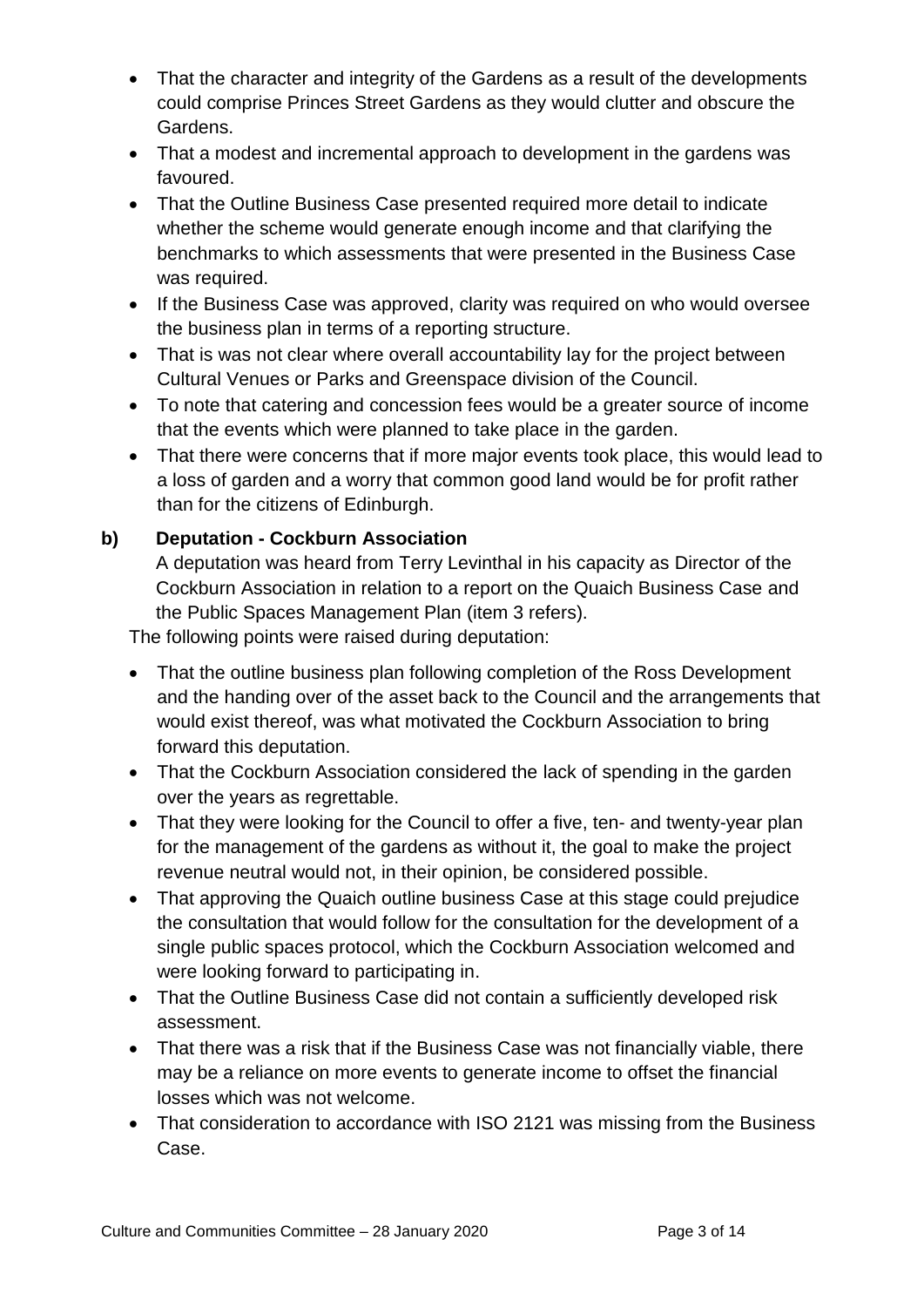- That they felt that full financial information was not yet available and that it was considered premature for Elected Members to be making a determination on matters at this stage.
- That it was regrettable that the Outline Business Case document had not been available previously via the Stakeholder forum for the project.
- A more rigorous in-depth plan was requested.

## **c) Report by the Executive Director of Place**

The current Ross Bandstand played Ross Development Trust was established as Scottish Charitable Incorporated Organisation and entered into a Development Agreement with the Council. Through the dedication, effort and fundraising support of the Quaich Trust, the Council and City had the opportunity to enhance the City Centre and West Princes Street Gardens through a revitalised public space. The Quaich Project was intended to make the Gardens accessible to all through a new lift, access slopes and customer facilities to comply with Disability Discrimination Act requirements.

#### **Decision**

- 1) To welcome the work that had been carried out to date by the Quaich Project and to support the intention to improve West Princes Street Gardens.
- 2) To agree to request that the Director of Place would provide a more detailed report to committee within one cycle setting out the assumptions in the business case that was presented.
- 3) To note that Councillor Osler had declared that she would recuse herself from the determination on matters pertaining to the Planning Application for the Quaich Project which would be considered by the Development Management Subcommittee of the Council.

(Reference – Report by the Executive Director of Place, submitted)

#### **3. Development of a Public Space Management Plan**

Progress made with reviewing the Edinburgh Parks Events Manifesto (EPEM) and Public Spaces Protocol (PSP) to ensure that the approach to the management of public spaces in the city was co-ordinated and that simplified, transparent processes were in place to support the use of these spaces, was presented.

#### **Motion**

- 1) To note the initial findings of a review of the (EPEM) and the Public Spaces Protocol (PSP).
- 2) To note that it was intended to use these findings, alongside the motions from Committee and Council to develop a single Public Space Management Plan (PSMP) to be supported by a single set of processes, criteria and procedures when applications were received in the future.
- 3) To approve the principles for the PSMP as follows:
	- a) Parks, public spaces and our streets were critically important for supporting residents and businesses, as well as providing public health, social, economic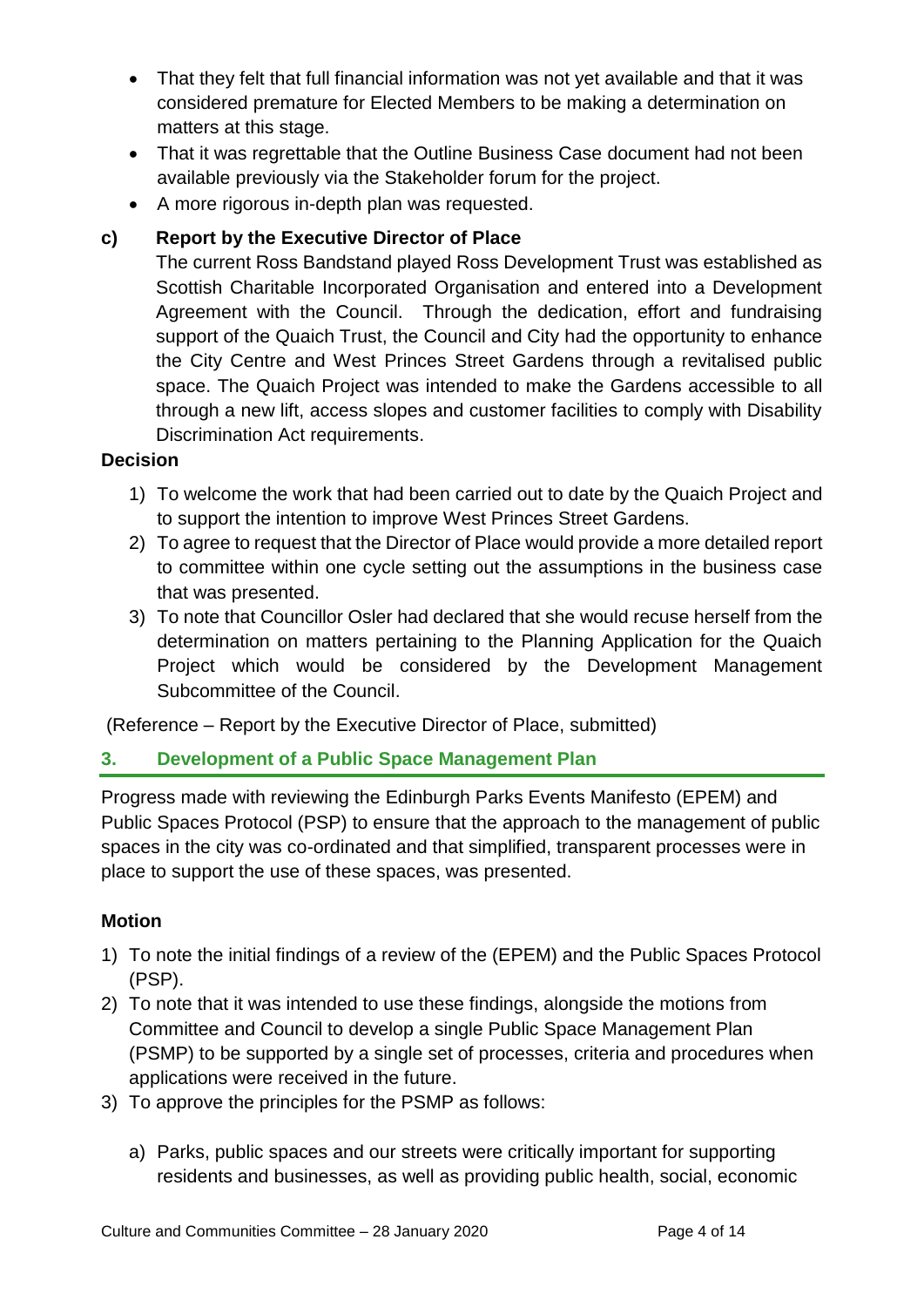and environmental benefits. The use of these spaces for events must not undermine this primary purpose;

- b) Many public spaces which were desirable for events and activities are in close proximity to residential areas and the impact on residents should be considered in determining the suitability of any requests for events or activities, as well as additional controls that should be put in place if the request was approved.
- c) Edinburgh was a world festival city. Animating public spaces was an important feature of that status. However, impact on the city must always be a factor in decision making processes, and appropriate mitigations should be agreed in advance;
- d) The long term protection of the city's public space assets was paramount. Issues such as reinstatement must be taken into account and planned for when public spaces were utilised.
- e) The amount of utilisation of parks and public spaces was broadly currently appropriate, and neither significant reduction or expansion was justified;
- f) Events were an important source of income to help in the maintenance of parks and open spaces. Community events in these spaces should be encouraged and competitive rates should be set in the case of commercial events where other criteria for use had been met;
- g) Geographic dispersal was important in the decision-making process, trying to ensure events are distributed appropriately across the city, whilst recognising that every location had site specific issues;
- h) Events, attractions and concessions must be good quality, well managed, in line with regulatory requirements (e.g. noise, licensing etc), and legally applicable enforcement arrangements should be set out to ensure that citizens can have confidence that breaches of these regulatory requirements are properly enforced, either through legal powers or contractual penalties;
- i) Simplicity and transparency were important in policy and practise. Ambiguity should be removed.
- j) Controls should be put in place to ensure that any events or activities do not adversely impact on the local environment or our natural assets. These controls should cover issues such as energy generation (particularly use of petrol or diesel generators and identification of hardwired power supplies where possible), noise pollution, litter, damage to trees, obstruction of footways, nuisance parking and damage to road surfaces or street furniture.
- 4) To note that it was intended to present the draft PSMP to Committee in March 2020, with consultation to begin in April 2020 and the final document would be presented to Committee in June 2020 for approval.

Moved by Councillor Wilson, seconded by Councillor McNeese-Mechan

#### **Amendment**

1) To note the initial findings of a review of the Edinburgh Parks Events Manifesto (EPEM) and the Public Spaces Protocol (PSP).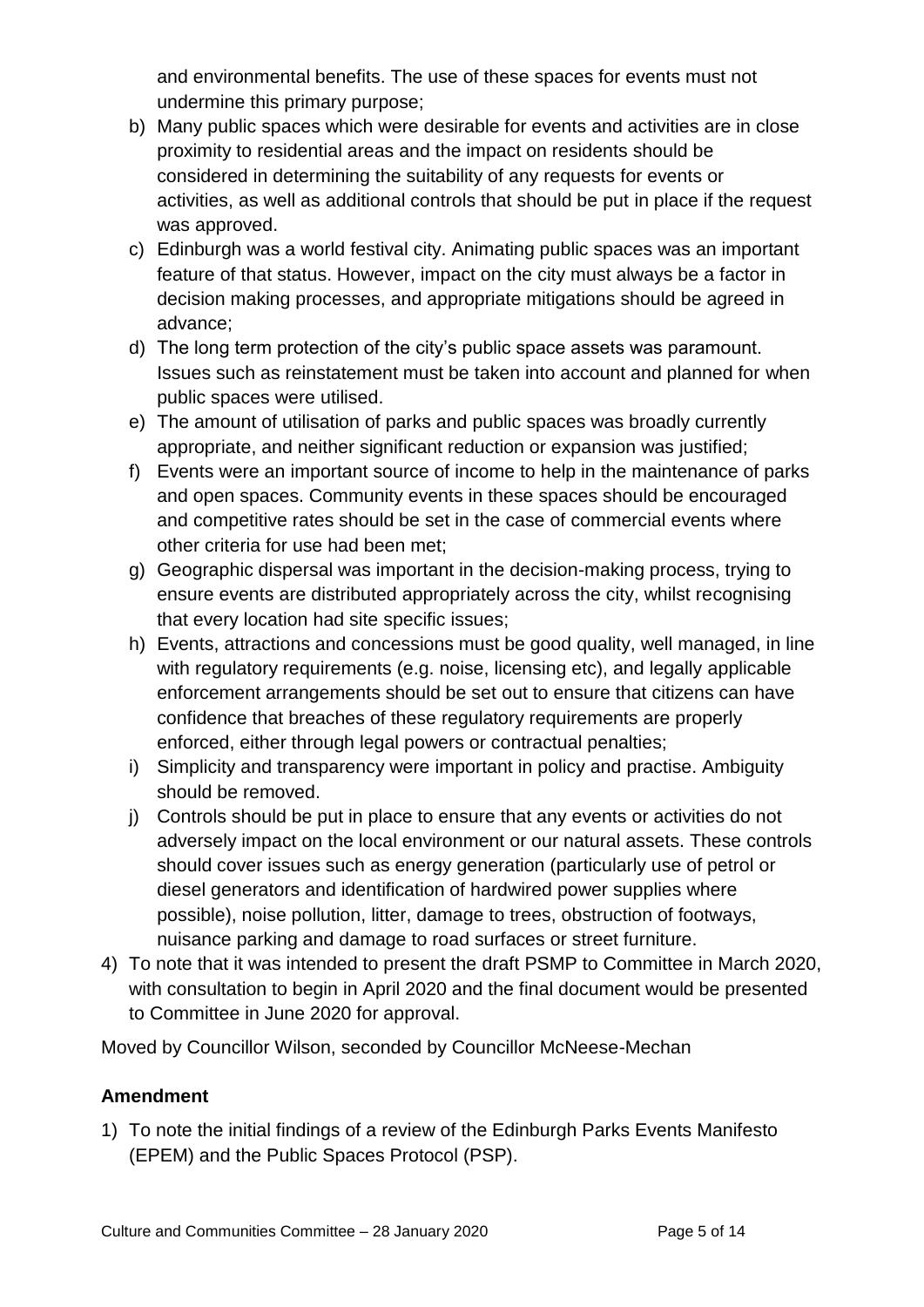- 2) To note that it was intended to use these findings, alongside the motions from Committee and Council to develop a single Public Space Management Plan (PSMP) to be supported by a single set of processes, criteria and procedures when applications were received in the future.
- 3) To approve the principles for the PSMP as follows:
	- a) Parks, public spaces and our streets were critically important for supporting residents and businesses, as well as providing public health, social, economic and environmental benefits. The use of these spaces for events must not undermine this primary purpose;
	- b) Many public spaces which were desirable for events and activities are in close proximity to residential areas and the impact on residents should be considered in determining the suitability of any requests for events or activities, as well as additional controls that should be put in place if the request was approved.
	- c) Edinburgh was a world festival city. Animating public spaces was an important feature of that status. However, impact on the city must always be a factor in decision making processes, and appropriate mitigations should be agreed in advance;
	- d) The long term protection of the city's public space assets was paramount. Issues such as reinstatement must be taken into account and planned for when public spaces were utilised.
	- e) The amount of utilisation of parks and public spaces was broadly currently appropriate, and neither significant reduction or expansion was justified;
	- f) Events were an important source of income to help in the maintenance of parks and open spaces. Community events in these spaces should be encouraged and competitive rates should be set in the case of commercial events where other criteria for use had been met;
	- g) Geographic dispersal was important in the decision-making process, trying to ensure events are distributed appropriately across the city, whilst recognising that every location had site specific issues;
	- h) Events, attractions and concessions must be good quality, well managed, in line with regulatory requirements (e.g. noise, licensing etc), and legally applicable enforcement arrangements should be set out to ensure that citizens can have confidence that breaches of these regulatory requirements are properly enforced, either through legal powers or contractual penalties;
	- i) Simplicity and transparency were important in policy and practise. Ambiguity should be removed.
	- j) Controls should be put in place to ensure that any events or activities do not adversely impact on the local environment or our natural assets. These controls should cover issues such as energy generation (particularly use of petrol or diesel generators and identification of hardwired power supplies where possible), noise pollution, litter, damage to trees, obstruction of footways, nuisance parking and damage to road surfaces or street furniture, with the inclusion of effective measure that could be adopted to control the amplification of sound in public spaces when appropriate.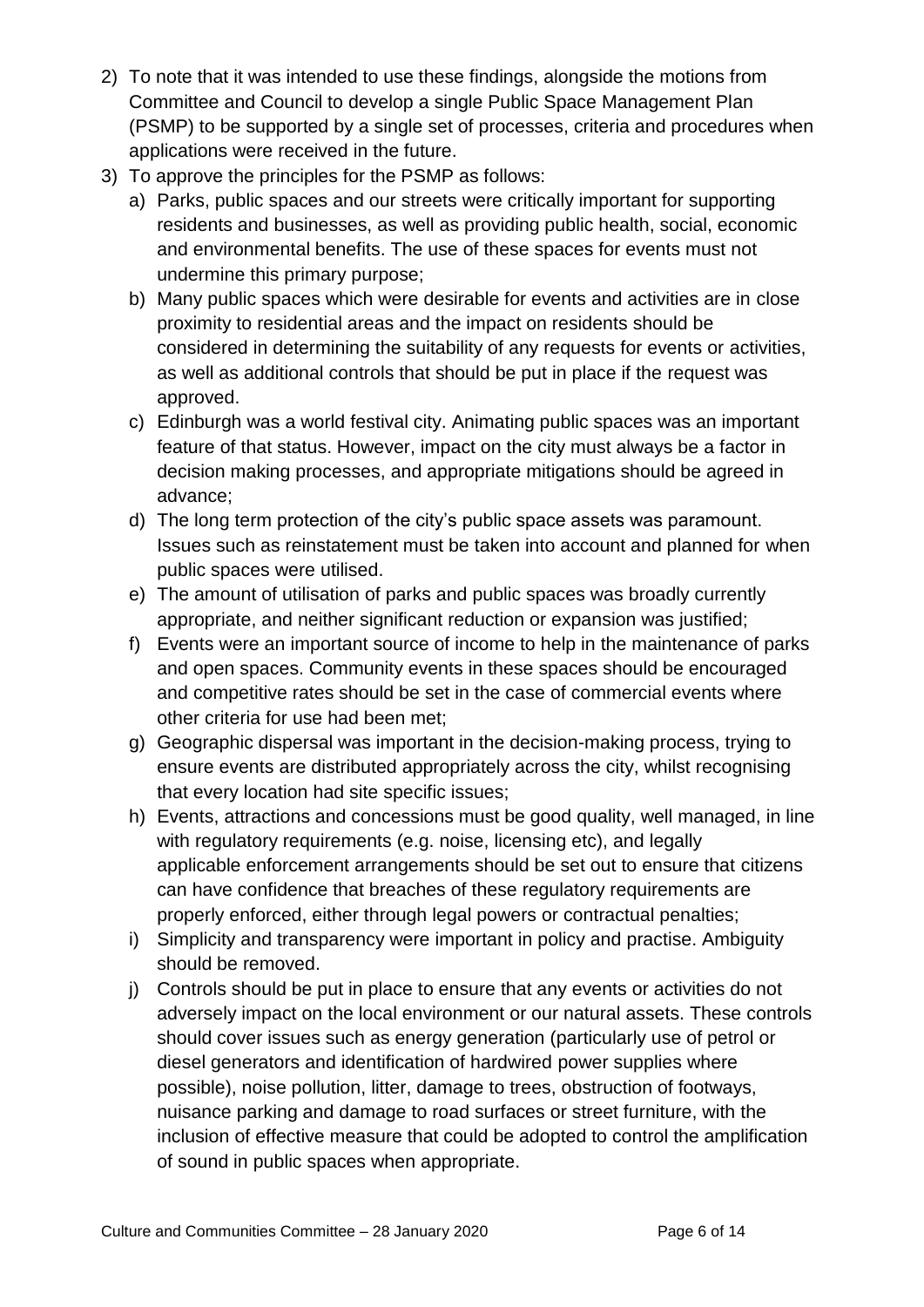4) To note that it was intended to present the draft PSMP to Committee in March 2020, with consultation to begin in April 2020 and the final document would be presented to Committee in June 2020 for approval. moved by Councillor Osler, seconded by Councillor Staniforth

In accordance with Standing Order 21(11), the amendment was accepted as an addendum to the motion.

## **Decision**

- 1) To note the initial findings of a review of the Edinburgh Parks Events Manifesto (EPEM) and the Public Spaces Protocol (PSP).
- 2) To note that it was intended to use these findings, alongside the motions from Committee and Council to develop a single Public Space Management Plan (PSMP) to be supported by a single set of processes, criteria and procedures when applications were received in the future.
- 3) To approve the principles for the PSMP as follows:
	- a) Parks, public spaces and our streets were critically important for supporting residents and businesses, as well as providing public health, social, economic and environmental benefits. The use of these spaces for events must not undermine this primary purpose;
	- b) Many public spaces which were desirable for events and activities are in close proximity to residential areas and the impact on residents should be considered in determining the suitability of any requests for events or activities, as well as additional controls that should be put in place if the request was approved.
	- c) Edinburgh was a world festival city. Animating public spaces was an important feature of that status. However, impact on the city must always be a factor in decision making processes, and appropriate mitigations should be agreed in advance;
	- d) The long term protection of the city's public space assets was paramount. Issues such as reinstatement must be taken into account and planned for when public spaces were utilised.
	- e) The amount of utilisation of parks and public spaces was broadly currently appropriate, and neither significant reduction or expansion was justified;
	- f) Events were an important source of income to help in the maintenance of parks and open spaces. Community events in these spaces should be encouraged and competitive rates should be set in the case of commercial events where other criteria for use had been met;
	- g) Geographic dispersal was important in the decision-making process, trying to ensure events are distributed appropriately across the city, whilst recognising that every location had site specific issues;
	- h) Events, attractions and concessions must be good quality, well managed, in line with regulatory requirements (e.g. noise, licensing etc), and legally applicable enforcement arrangements should be set out to ensure that citizens can have confidence that breaches of these regulatory requirements are properly enforced, either through legal powers or contractual penalties;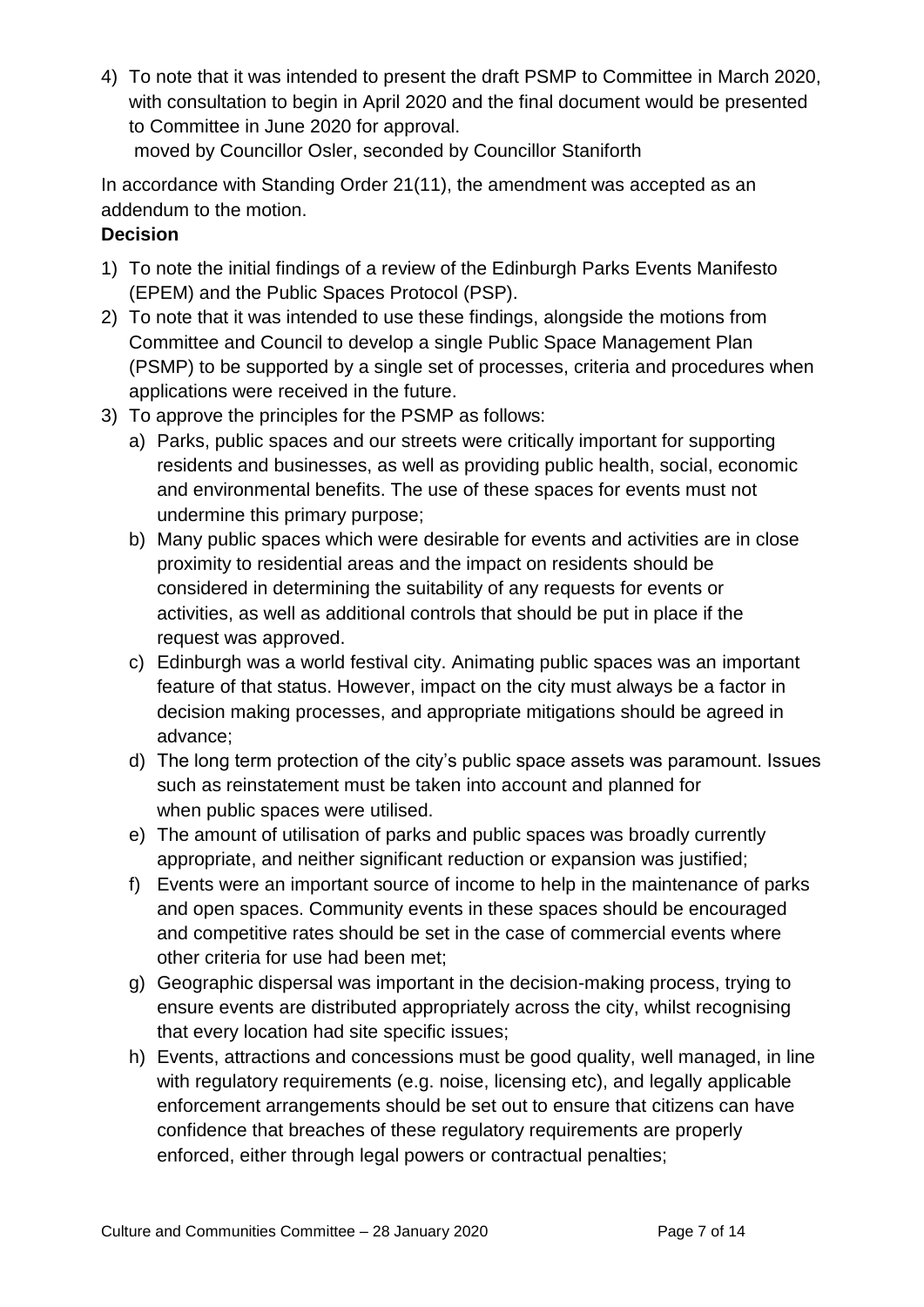- i) Simplicity and transparency were important in policy and practise. Ambiguity should be removed.
- j) Controls should be put in place to ensure that any events or activities do not adversely impact on the local environment or our natural assets. These controls should cover issues such as energy generation (particularly use of petrol or diesel generators and identification of hardwired power supplies where possible), noise pollution, litter, damage to trees, obstruction of footways, nuisance parking and damage to road surfaces or street furniture, with the inclusion of effective measure that could be adopted to control the amplification of sound in public spaces when appropriate.
- 4) To note that it was intended to present the draft PSMP to Committee in March 2020, with consultation to begin in April 2020 and the final document would be presented to Committee in June 2020 for approval.

(Reference –report by the Executive Director of Place, submitted.)

#### **4. Minutes**

#### **Decision**

To approve the minute of the Culture and Communities Committee of 12 November 2019 as a correct record.

#### **5. Work Programme**

The Culture and Communities Committee Work Programme was presented.

#### **Decision**

To note the Work Programme.

(Reference – Work Programme, submitted.)

#### **6. Rolling Actions Log**

The Culture and Communities Committee Rolling Actions Log was presented. **Decision**

1) To approve the closure of:

**Action 2** - Sport and Outdoor Learning

**Action 7** – Physical Activity and Sport Strategy: An Interim Progress Report **Action 10** – Partnership Agreement with Police Scotland 2019-2020 **Action 22** – Proposal for a Conscientious Objectors memorial in West Princes Street Gardens

2) To otherwise note the remaining outstanding actions.

(Reference – Rolling Actions Log, submitted.)

#### **5. Business Bulletin**

The Culture and Communities Committee Business Bulletin was presented.

#### **Decision**

1) To note the information set out in the Business Bulletin.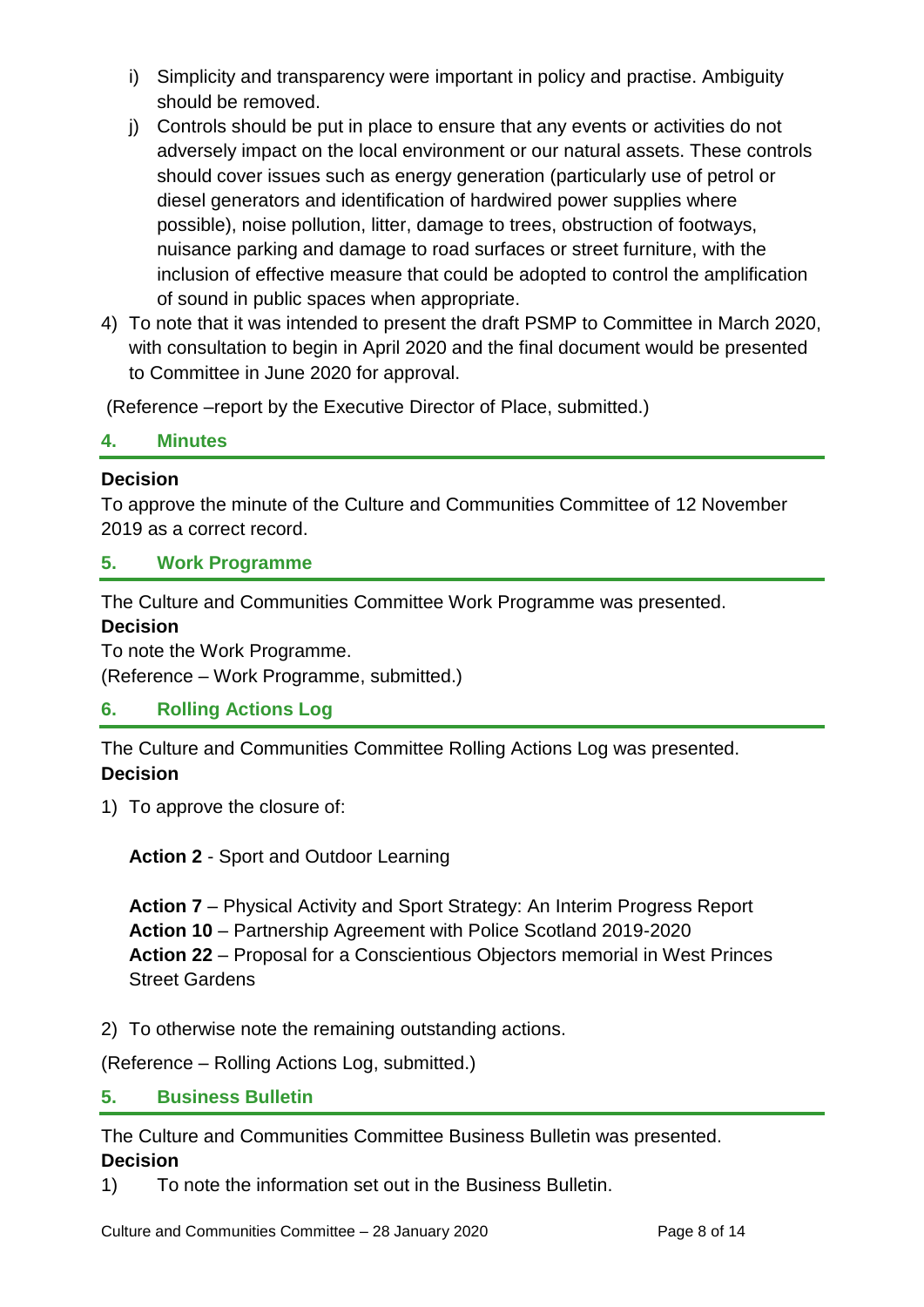2) Circulate information concerning Dowies Weir Mill to the Friends of The River Almond Walkway Group and Ward Councillors.

(Reference – Culture and Communities Committee Business Bulletin, submitted.)

## **6. Site Proposals and Options for Edinburgh's Christmas 2020**

An update was provided on the amended motion by Councillor Staniforth to the 12 November 2019 meeting of the Culture and Communities Committee, to provide a report within one Committee cycle on proposals and options for Christmas 2020. **Decision**

- 1) To note the site options explored and conclusions reached for Edinburgh's Christmas 2020.
- 2) To note that, as previously agreed, public consultation on the future delivery of Winter Festivals and associated events would be undertaken during 2020, and a reviewed events model for winter would be implemented in late 2022.
- 3) To agree to continue to look at Waterloo Place as part of Edinburgh's Christmas.
- 4) To note that Executive Director of Place to assess the contract that was in place and ascertain whether amendments were required to reflect the Council's advertising policy.

(Reference – Culture and Communities Committee, 10 September 2019 (item 9); report by the Executive Director of Place, submitted.)

## **7. Police Partnership Performance and Activity Report: 1 July 2019 to 30 September 2019**

In June 2019 the Culture and Communities Committee agreed a refreshed Partnership Agreement between the City of Edinburgh Council and the Edinburgh Division of Police Scotland in respect of community policing and requested a detailed qualitative and quantitative progress report from the Edinburgh Divisional Commander for Police Scotland, on a quarterly basis. The Performance and Activity report for the period from 1 July to 30 September 2019 was presented by Police Scotland.

#### **Decision**

To note the progress report from the Edinburgh Divisional Commander for Police Scotland covering the Period 1 July to 30 September 2019.

(Reference – Culture and Communities Committee, 18 June 2019 (item 5); report by the Executive Director for Communities and Families, submitted.)

## **8. Draft Allotment Regulations – Public Consultation**

A draft of the allotment regulations was presented to Committee for approval to progress to public consultation.

#### **Decision**

To approve the attached draft allotment regulations for public consultation.

(Reference – report by the Executive Director of Place, submitted.)

#### **9. Festival and Events Core Programme 2020/21**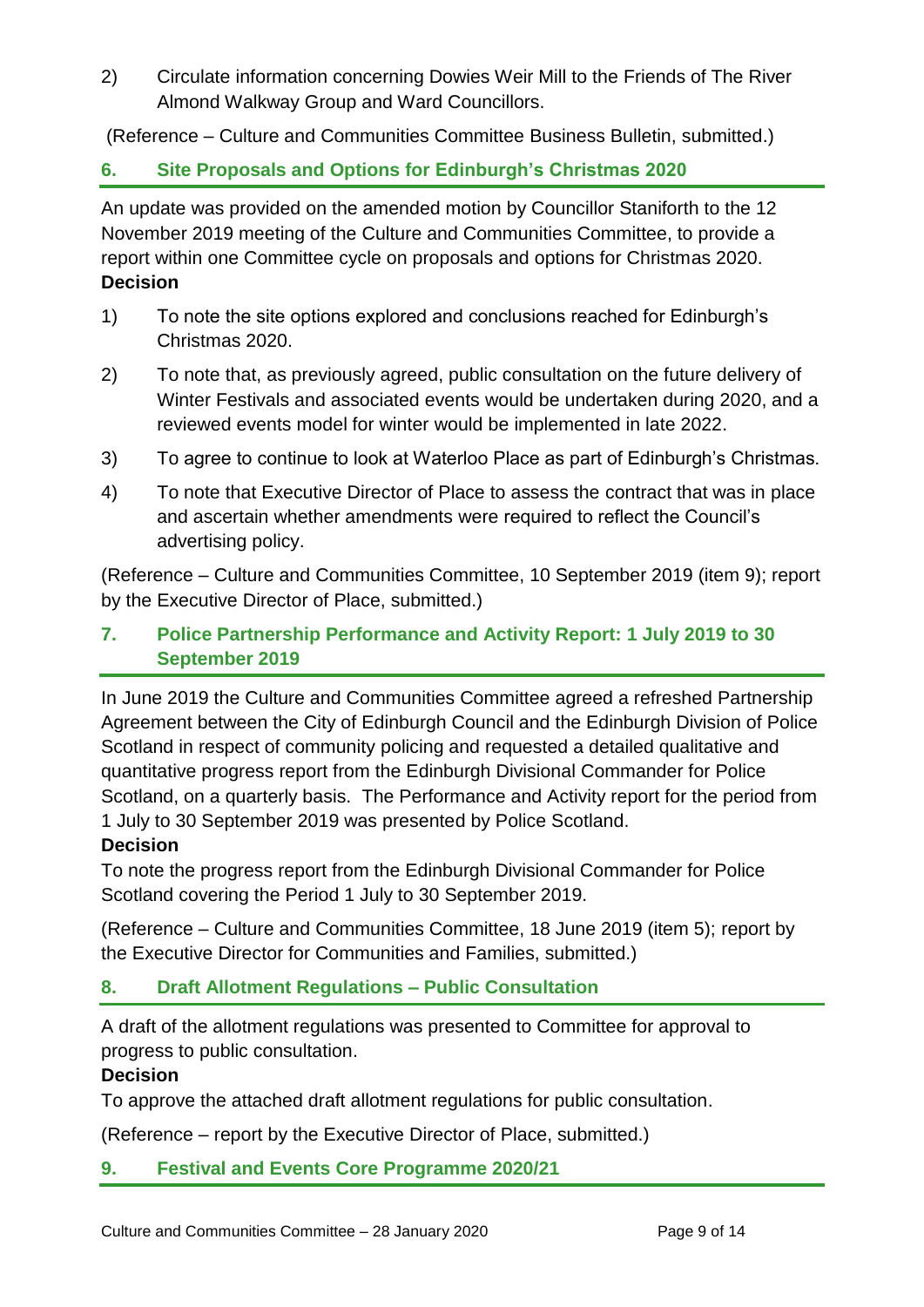An update was provided on the recommended core programme of festivals and events for 2020/21

## **Decision**

- 1) To approve in principle the following proposed allocations towards sport events from the Events budget:
	- i) £40,000 towards the European Junior Diving Championships;
	- ii) £30,000 towards the Women's Tour of Scotland;
	- iii) £5,000 towards the Scottish Diving Championships;
	- iv) £5,000 towards the Scottish Short Course Swimming Championships;
	- v) £10,000 towards the UK Beach Volleyball Tour;
	- vi) £10,000 towards the Edinburgh International Swimming Meet;
	- vii) £50,000 towards the HSBC UK Let's Ride Edinburgh;
	- viii) £30,000 towards the BUCS Cross Country Championships and Edinburgh Winter Run;
	- ix) £8,000 towards a Pro-Team netball tournament.
- 2) To approve a contribution of £100,000 towards a proposed project to light the Granton Gasometer for a minimum of two years, and a project launch event in partnership with Edinburgh College.
- 3) To approve the Edinburgh Summer Sessions programme in West Princes Street Gardens for 2020 at the same level as 2019, being nine concerts.
- 4) To note the continued in principle commitment to the following events from the Events budget:
	- i) £5,000 towards Armed Forces Day from the 2020/21 financial year;
	- ii) £10,000 towards the Edinburgh Award;
	- iii) £8,000 towards the Remembrance Day Service.

(Reference – Culture and Communities Committee, 29 January 2019 (item12); report by the Executive Director of Place, submitted.)

## **10. Edinburgh: Million Tree City**

Details were provided of the policy that directed the Council's tree protection, planting and care activities. The report presented the latest data on Edinburgh's tree resource, their number and estimated social and environmental benefits, as well as mechanisms put in place to encourage public support for trees in the city

**Motion**

- 1) To agree to recognise the value that urban trees played in addressing the Climate Emergency contributing to meet the Council's ambitious target of being net carbon neutral by 2030 and global biodiversity losses.
- 2) To note the Council's existing commitments to tree protection, planting and management and the increase in tree numbers attributable to the positive implementation of policy actions, development planning, and partnership working
- 3) To agree to support the ambition for Edinburgh to be a "Million Tree City" by 2030, ensuring continuing investment in measures to protect, plant and actively manage the city's trees and woodlands, aligning with the timeline of Scotland's Forest Strategy.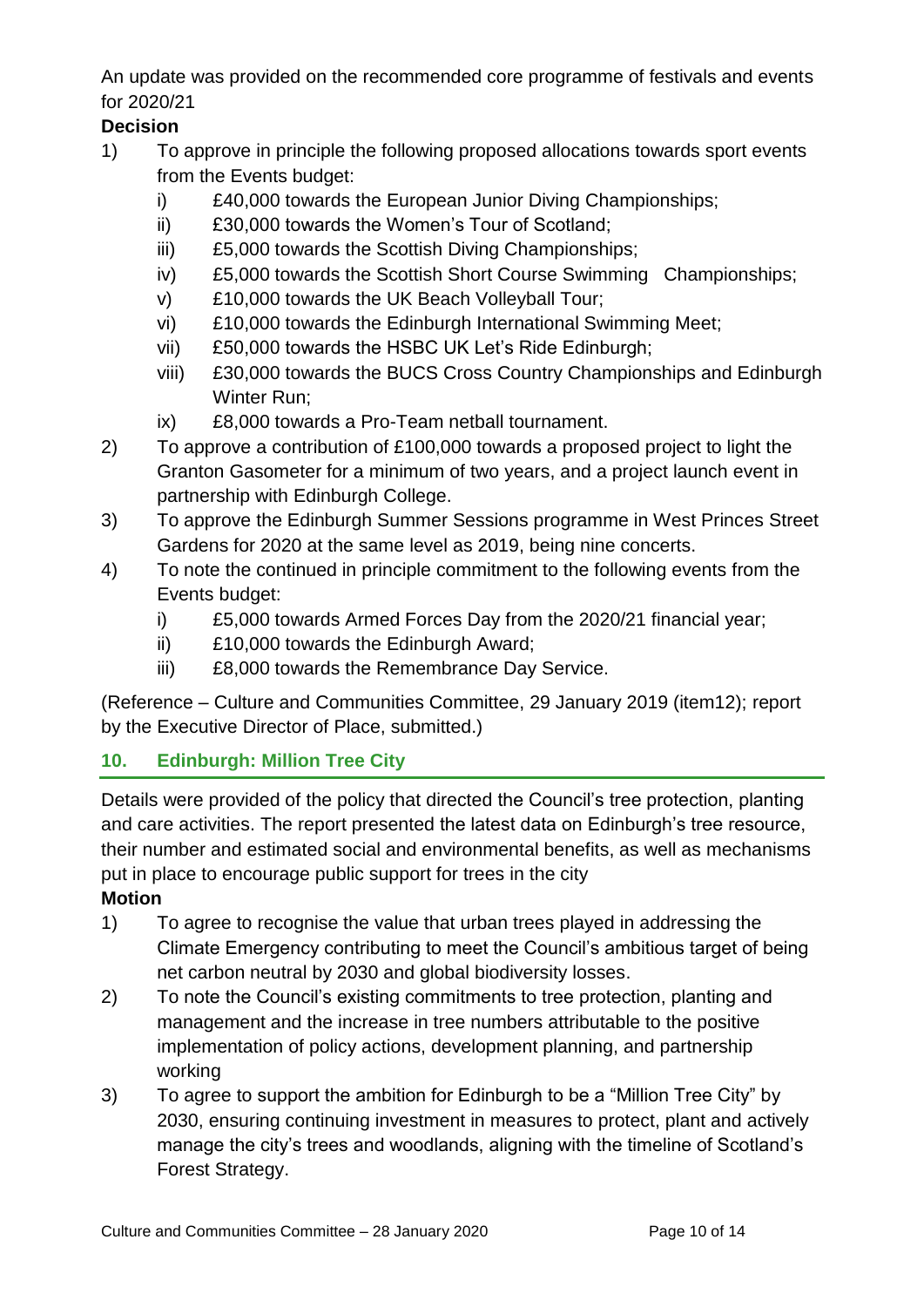- 4) To agree to support the establishment of an Edinburgh 'Million Tree Forum' to bring together principal stakeholders so that the city could set an updated vision for trees in the city, could better communicate its tree values, plant trees more quickly, and collectively help to look after those already in its care.
- 5) To support further i-Tree Eco surveys of Edinburgh's tree canopy cover and the ecosystem service benefits that its urban forest generates, communicating tree number and tree location data on an ongoing basis.
- 6) To give consideration to using the environmental policies within the City Plan to progress the million-tree aspiration.
- 7) To refer this report to Transport and Environment Committee.

- moved by Councillor Wilson, seconded by Councillor McNeese-Mechan.

## **Amendment**

- 1) To recognise the value that urban trees played in addressing the Climate Emergency contributing: to meeting the Council's ambitious target of being net carbon neutral by 2030; and ongoing global biodiversity losses.
- 2) To note the Council's existing commitments to tree protection, planting and management and the increase in tree numbers attributable to the positive implementation of policy actions, development planning, and partnership working
- 3) To agree to support the ambition for Edinburgh to be a "Million Tree City" by 2030, ensuring continuing investment in measures to protect, plant and actively manage the city's trees and woodlands, aligning with the timeline of Scotland's Forest Strategy.
- 4) To agree to support the establishment of an Edinburgh 'Million Tree Forum' to bring together principal stakeholders so that the city can set an updated vision for trees in the city, can better communicate its tree values, plant trees more quickly, and collectively help look after those already in its care.
- 5) To support further i-Tree Eco surveys of Edinburgh's tree canopy cover and the ecosystem service benefits that its urban forest generates, communicating tree number and tree location data on an ongoing basis.
- 6) To give consideration to using the environmental policies within the City Plan to progress the million-tree aspiration.
- 7) To refer this report to Transport and Environment Committee.
- 8) To request that a report on tree numbers was brought to the Culture and Communities Committee on an annual basis which would include the following:
	- a) Number of trees planted (by species)
	- b) Number of trees lost (by species)

Thereby giving an understanding of how many trees were currently in Edinburgh and how close the Council was to achieving the aspiration of being a Million Tree City.

- moved by Councillor Osler, seconded by Councillor Mitchell In accordance with Standing Order 21(11), the amendment was accepted as an addendum to the motion.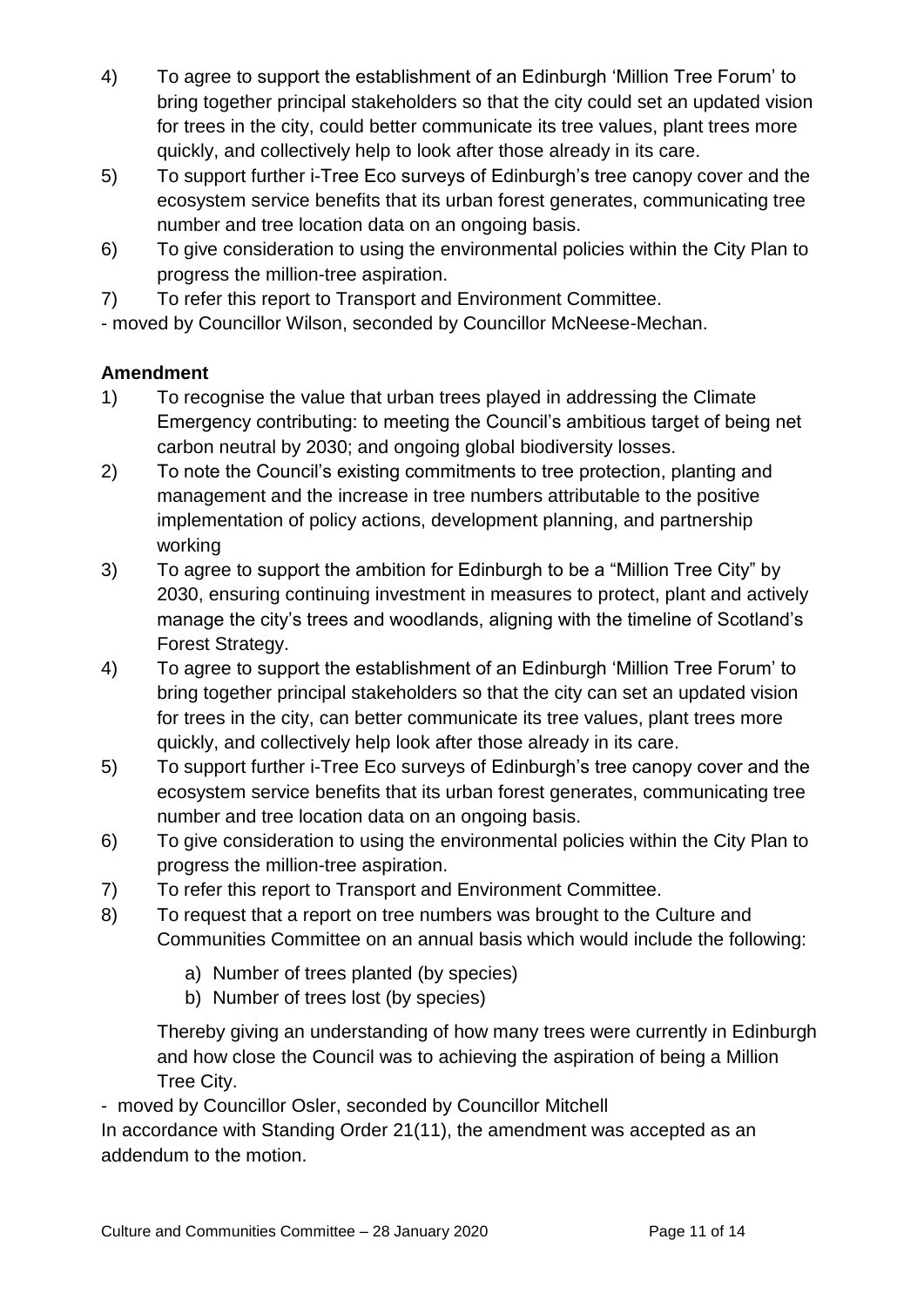## **Decision**

To approve the following adjusted motion by Councillor Osler:

- 1) To recognise the value that urban trees play in addressing the Climate Emergency contributing: to meeting the Council's ambitious target of being net carbon neutral by 2030; and ongoing global biodiversity losses.
- 2) To note the Council's existing commitments to tree protection, planting and management and the increase in tree numbers attributable to the positive implementation of policy actions, development planning, and partnership working
- 3) To support the ambition for Edinburgh to be a "Million Tree City" by 2030, ensuring continuing investment in measures to protect, plant and actively manage the city's trees and woodlands, aligning with the timeline of Scotland's Forest Strategy.
- 4) To support the establishment of an Edinburgh 'Million Tree Forum' to bring together principal stakeholders so that the city can set an updated vision for trees in the city, can better communicate its tree values, plant trees more quickly, and collectively help look after those already in its care.
- 5) To support further i-Tree Eco surveys of Edinburgh's tree canopy cover and the ecosystem service benefits that its urban forest generates, communicating tree number and tree location data on an ongoing basis.
- 6) To give consideration to using the environmental policies within the City Plan to progress the million-tree aspiration.
- 7) To refer this report to Transport and Environment Committee.
- 8) To request that a report on tree numbers was brought to the Culture and Communities Committee on an annual basis which would include the following:
	- a) Number of trees planted (by species)
	- b) Number of trees lost (by species)

thereby giving an understanding of how many trees were currently in Edinburgh and how close the Council was were to achieving the aspiration of being a Million Tree City.

(References – Policy and Sustainability Committee, 25 October 2019 (item 1 and 3); report by the Executive Director of Place, submitted.)

## **11. Referral from the Governance, Risk and Best Value Committee, Internal Audit – Localities Operating Model**

The Governance, Risk and Best Value Committee on 13 August 2019 considered a report by the Chief Internal Auditor, Internal Audit Annual Opinion for the year ended 31 March, which detailed the outcome of the audits carried out as part of the Council's 2018/19 Internal Audit annual plan and the status of open Internal Audit findings as at 31 March 2019. The Governance, Risk and Best Value Committee referred the Localities Operating Model Audit to the Culture and Communities Committee for review and scrutiny.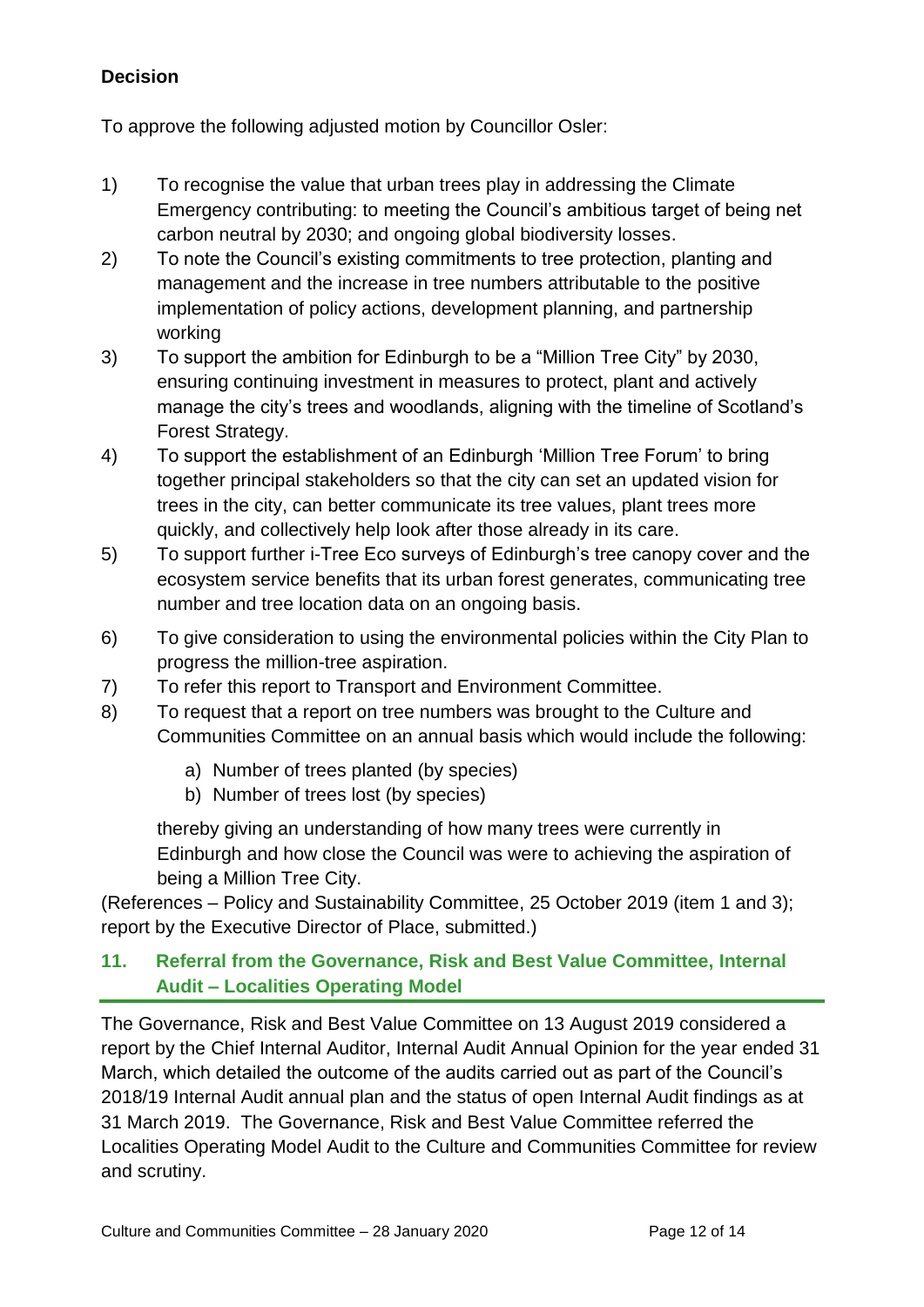## **Decision**

To note the report.

(References – Governance, Risk and Best Value Committee, 13 August 2019 (item 7), referral from the Governance, Risk and Best Value Committee, submitted.)

## **12. VISER – Visually Impaired Supporters Enjoying Rugby - Motion by Councillor Brown**

The following motion by Councillor Staniforth was submitted in terms of Standing Order 16:

- "1) To acknowledge the partnership between Edinburgh Rugby, BATs Rugby and the Royal Blind School to develop a braille 'rugby pitch' which allows people who are visually impaired to follow a rugby match via guided finger movement together with the aid of audio commentary.
- 2) To congratulate all involved in the project, including pupils from the Trinity Academy who volunteered trialling out the braille rugby board at recent Edinburgh Rugby fixtures at Murrayfield.
- 3) To recognise that the partnership is currently in discussion with companies to design and produce a 3D braille rugby pitch to enhance the experience further and increase further participation.
- 4) To note that the partnership is also keen to explore funding opportunities to further roll out the concept, and to hear from anyone interested in being part of this unique project."

## **Decision**

To agree to continue consideration of the motion to the next Culture and Communities Committee on 24 March 2020.

## **13. Winter Festival Consultation - Motion by Councillor Osler**

The following motion by Councillor Osler was submitted in terms of Standing Order 16:

- "1) Committee notes the commitment to consult the public on the Edinburgh Winter Festival Programme which should follow the completion of the current contract with Underbelly.
- 2) Committee agrees to establish a short-term working group, including representatives of all Council political groups to reflect the views of all the community to help shape the content of that Consultation."
- moved by Councillor Osler, seconded by Councillor Mitchell.

#### **Motion**

To approve the motion by Councillor Osler.

- moved by Councillor Osler, seconded by Councillor Mitchell.

#### **Amendment**

To accept paragraph 1 of Councillor Osler's Motion, delete paragraph 2, and add new paragraphs: